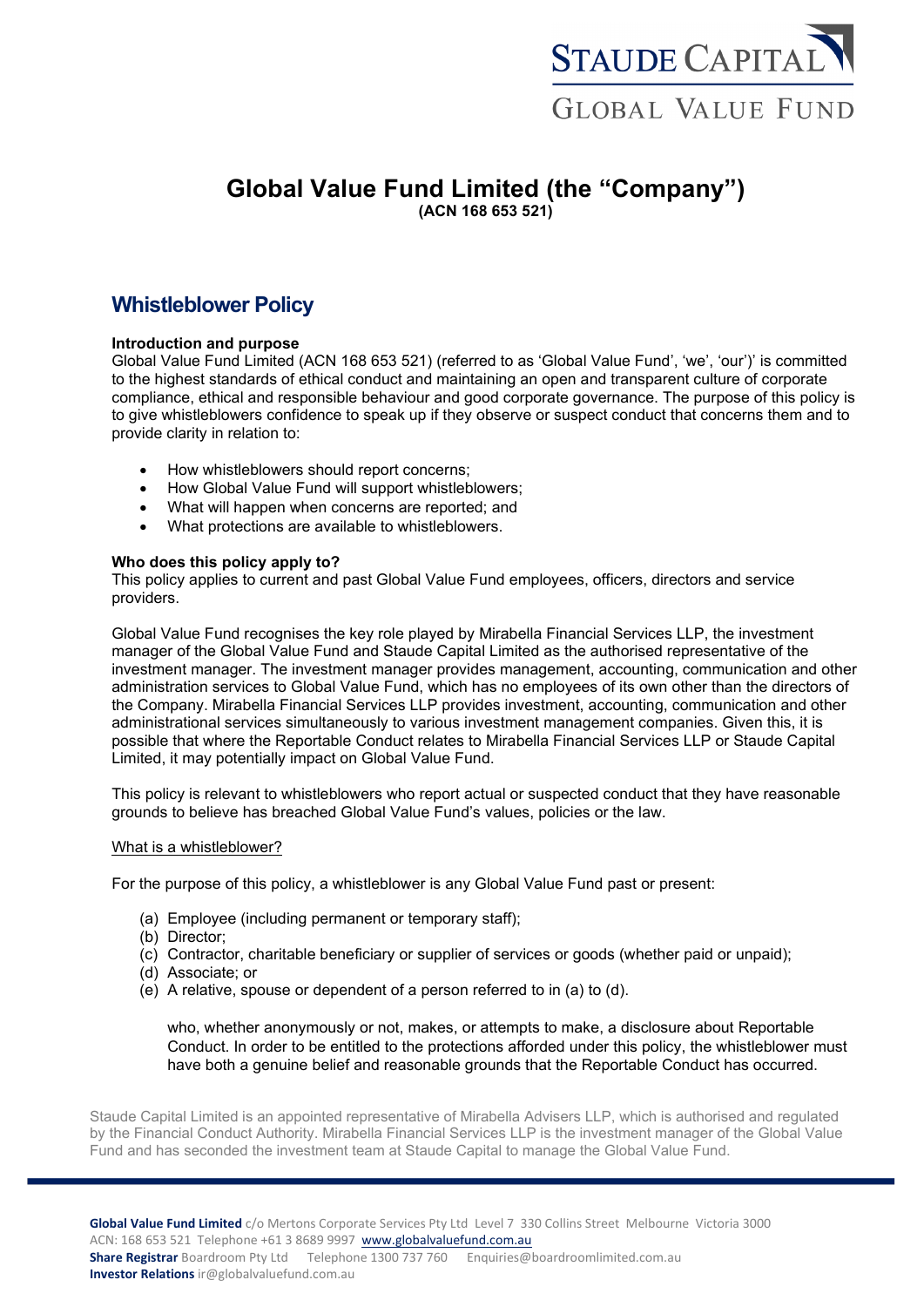

## **Reportable Conduct**

Reportable Conduct is conduct that is:

- Dishonest, improper, unethical or socially irresponsible;
- Fraudulent or corrupt;
- Illegal or breaches any law or regulation applicable to Global Value Fund;
- Significantly breaches any contract in which Global Value Fund is bound;
- In breach of internal policy (including the Code of Conduct);
- Environmentally unsound;
- Unsafe:
- Or conduct that may cause material financial or non-financial loss, including reputational damage, to Global Value Fund or may otherwise be detrimental to Global Value Fund.

Personal work-related grievances such as interpersonal conflict, a decision that does not involve a breach of workplace laws or a decision regarding the engagement of the discloser will not be protected by this Policy. These should be raised with the directors.

The protections in this Policy will apply to anyone who has made disclosure of the following information relating to Global Value Fund:

- a) a disclosure of information relating to Reportable Conduct directly to the directors or to ASIC or another Commonwealth body prescribed by regulation;
- b) a disclosure to a legal practitioner for the purpose of obtaining legal advice or legal representation in relation to whistleblowing protection laws;
- c) a public interest or emergency disclosure. A public interest disclosure is protected if the discloser has made a report to ASIC, APRA or another Commonwealth body and after 90 days the person has reason to believe that no action has been taken in relation to the disclosure, they can make a disclosure to a Member of Parliament or a journalist. In the case of an emergency disclosure, the person must have reason to believe that the information reported concerns a substantial and imminent danger to the health and safety of one or more persons.

### **How to make a report**

Whistleblowers should make their report at any time by speaking directly and privately to the Chairman of Global Value Fund or any other Director of Global Value Fund.

If the whistleblower wishes to remain anonymous, they may send an anonymous letter to The Chairman at Level 7, 330 Collins Street, Melbourne VIC 3000 Australia.

Among other things, the whistleblower must act honestly when making a report and must have both a genuine belief and reasonable grounds that Reportable Conduct has occurred.

#### **Investigation process**

All reports made under this Policy will be treated seriously and will be thoroughly investigated.

#### Whistleblower Protection Officer

The Chairman will act as the Whistleblower Protection Officer ('WPO'). In certain circumstances, the Chairman may delegate the WPO role to another Global Value Fund board member. The WPO is responsible for protecting and safeguarding the interests of whistleblowers and for keeping the whistleblower updated, as to the ongoing progress and outcome of the investigation (where the identity of the whistleblower is known).

## Whistleblower Investigations Officer

A Whistleblower Investigations Officer ('WIO') will be appointed on a case by case basis by the WPO, the Chairman or a delegate, being most likely another Global Value Fund board member. The WIO appointed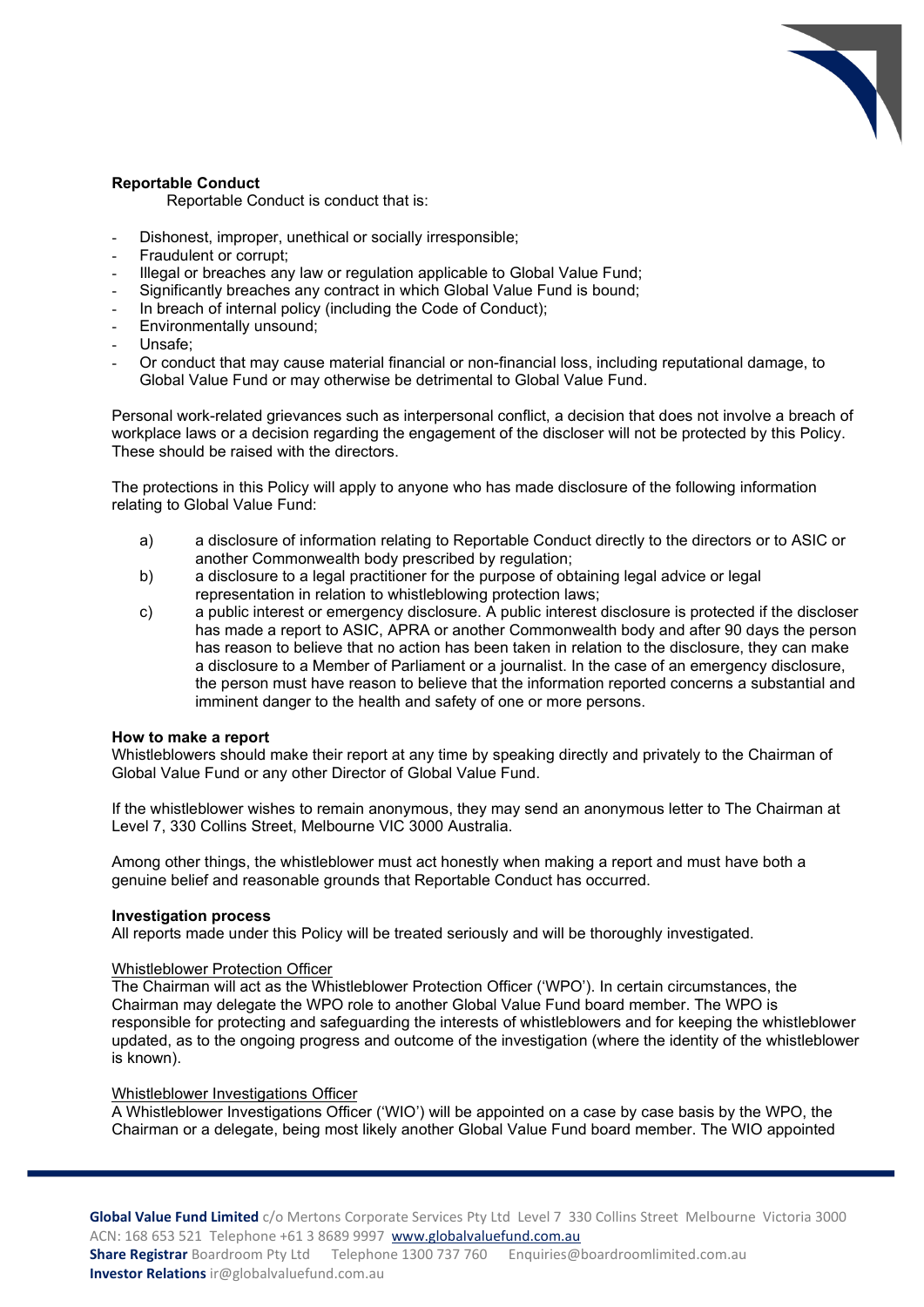

will be selected after thoughtful consideration is given to independence, the nature of the report made and the relevant skills required to undertake the role. In certain circumstances, the WIO may be an external person to Global Value Fund. The role of the WIO is to investigate the substance of the complaint, to determine whether there is evidence in support of the matters raised or, alternatively to refute the report made.

The WPO and the WIO cannot be the same person, as they fulfil distinctly separate and independent roles.

#### **Findings**

Once the WIO has completed their investigation, they will prepare an investigation report which will be given to the WPO. This may also be forwarded to the directors of Global Value Fund (where applicable). The WPO will advise and debrief the whistleblower as to the outcome.

The WPO will evaluate the investigation report and determine the appropriate corrective response. Any material concerns raised will be shared with the board of Global Value Fund. Any possible criminal activities identified in the report will be reported to the police and/or regulators, where applicable.

If the whistleblower is not satisfied with the outcome of the investigation, they should advise the WPO. A Whistleblowers Appeal Committee will then be constituted for this purpose, made up of at least 3 appropriately qualified people of independent standing. The Committee will review the WIO's investigation report, the whistleblower's report and any other factors it feels to be relevant. The Committee's findings will be considered final.

#### **Anonymity and confidentiality**

Global Value Fund, the WPO and/or the WIO will, except as required by law, provide to whistleblowers a guarantee of anonymity (if desired by the whistleblower), unless the whistleblower has consented in writing or the law requires disclosure in legal proceedings. The whistleblower may place restrictions on who knows the whistleblower's identity and on who is informed of their report, although there may be practical implications in investigating the report in this situation.

It may be necessary to disclose the facts and substance of a report to the person who is the subject of the report in order to conduct a thorough investigation. In certain circumstances, although confidentiality will be maintained (if requested by the whistleblower), the source of the report may be obvious to the person who is the subject of the report. If the whistleblower feels that answering certain questions will reveal their identity they can refuse to answer during follow-up conversations.

All files created with respect to a whistleblower report and investigation will be kept secure to preserve both the integrity of the files and their confidentiality. These files will not be disclosed to any third parties without the written consent of the whistleblower, except as required by law.

#### **Protection from reprisal**

Global Value Fund is committed to protecting and respecting the rights of a whistleblower and will not tolerate any victimisation, detrimental treatment or retaliatory action against a whistleblower. This includes protection from dismissal or demotion, any form of discrimination or harassment, as well as any current or future bias, so long as the whistleblower acted honestly when making the report and had a genuine belief and reasonable grounds that the Reportable Conduct occurred. This may be difficult in situations where the whistleblower has requested anonymity. A whistleblower should inform the WPO if they believe they have been subject to any retaliation or if they have any concerns about how their report is being handled and investigated.

It is Global Value Fund's policy that a whistleblower who has reasonable grounds to believe misconduct or a breach of law has occurred and has not themselves engaged in serious or unlawful conduct, be provided immunity from disciplinary proceedings. However, Global Value Fund has no power to offer any person immunity against criminal prosecution or civil proceedings brought by third parties.

**Global Value Fund Limited** c/o Mertons Corporate Services Pty Ltd Level 7 330 Collins Street Melbourne Victoria 3000 ACN: 168 653 521 Telephone +61 3 8689 9997 www.globalvaluefund.com.au Share Registrar Boardroom Pty Ltd Telephone 1300 737 760 Enquiries@boardroomlimited.com.au **Investor Relations** ir@globalvaluefund.com.au